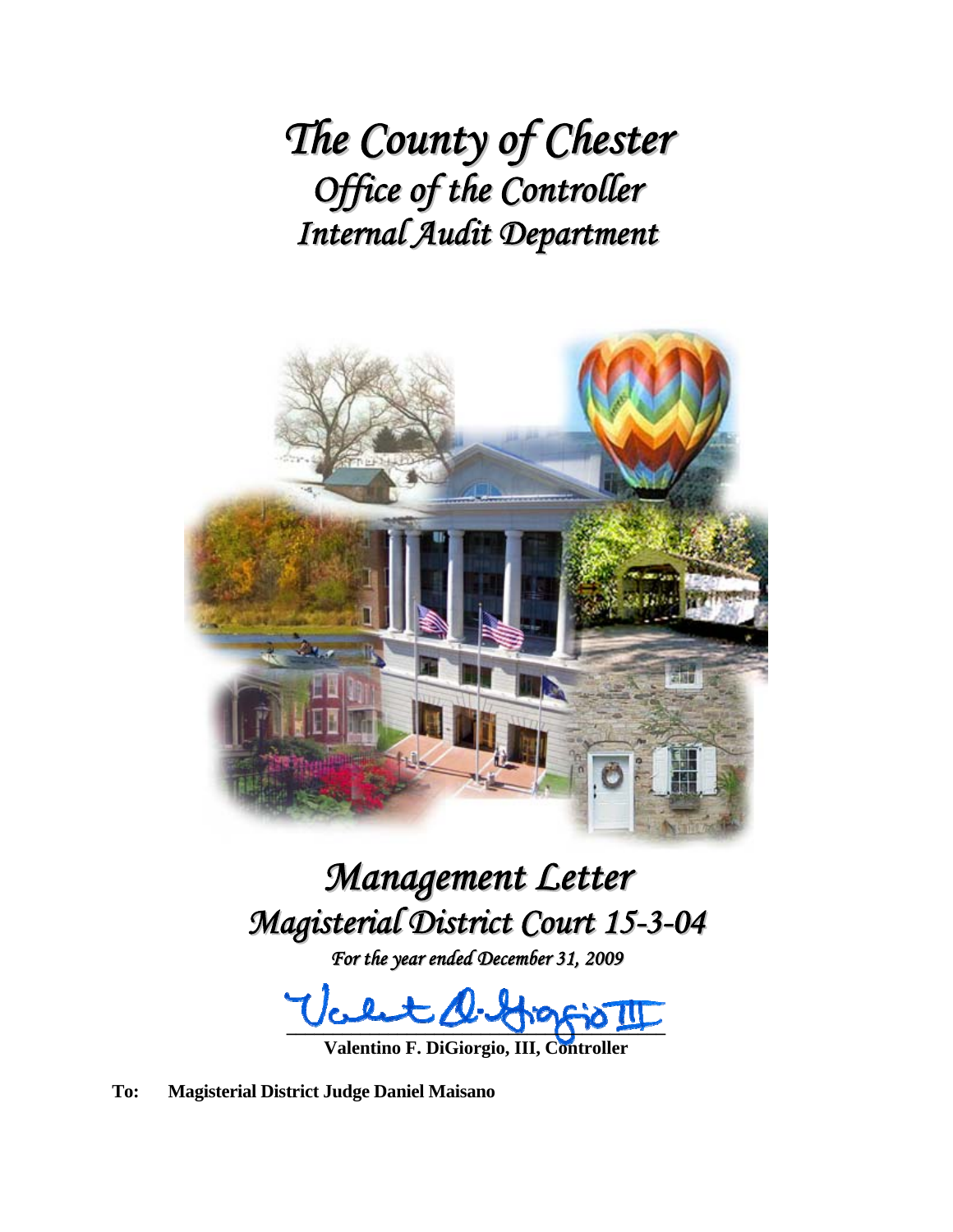# *Introduction*

On September 7, 2010, Internal Audit completed an audit of Magisterial District Court 15-3-04 (*District Court*). Christian Kriza was the auditor-in-charge. Internal Audit is required by the Pennsylvania County Code to review district courts annually to ensure compliance with policies and procedures mandated by the Administrative Office of Pennsylvania Courts and/or District Justice Administration and to assess their overall internal control structure. The scope of our audit included a review of the following:

- Cash and Petty Cash
- Undisbursed Funds
- Cash Receipts
- Manual Receipts
- Cash Disbursements
- Voided Transactions
- Overall Compliance.

We conducted our audit in accordance with generally accepted auditing standards and standards applicable to financial audits contained in *Government Auditing Standards* published by the Comptroller of the United States. We have also issued our Independent Auditor's Report on Compliance and Internal Control over Financial Reporting concurrent with this Management Letter. Disclosures and other information in that Report (also dated September 7, 2010) should be considered in conjunction with this Management Letter.

## *Executive Summary*

The management and staff of the *District Court* are, in all material respects, in compliance with policies and procedures set forth by the Administrative Office of Pennsylvania Courts and directives imposed by District Justice Administration. Minor findings involving internal control and compliance are included within this Management Letter. There were no significant internal control weaknesses identified. Based on Internal Audit's testing and observations, it is our opinion that these deficiencies are not the result of negligence or deliberate misconduct, but are instead the consequence of one or more of the following:

- Oversights
- Human error.

We want to thank the management and staff of the *District Court* for their cooperation and assistance during the course of this audit. We have provided herein a copy of our "Audit Findings" and "Recommendations" for your review and comment.

Please feel free to contact our office at (610) 344-5906 should you have any questions or concerns.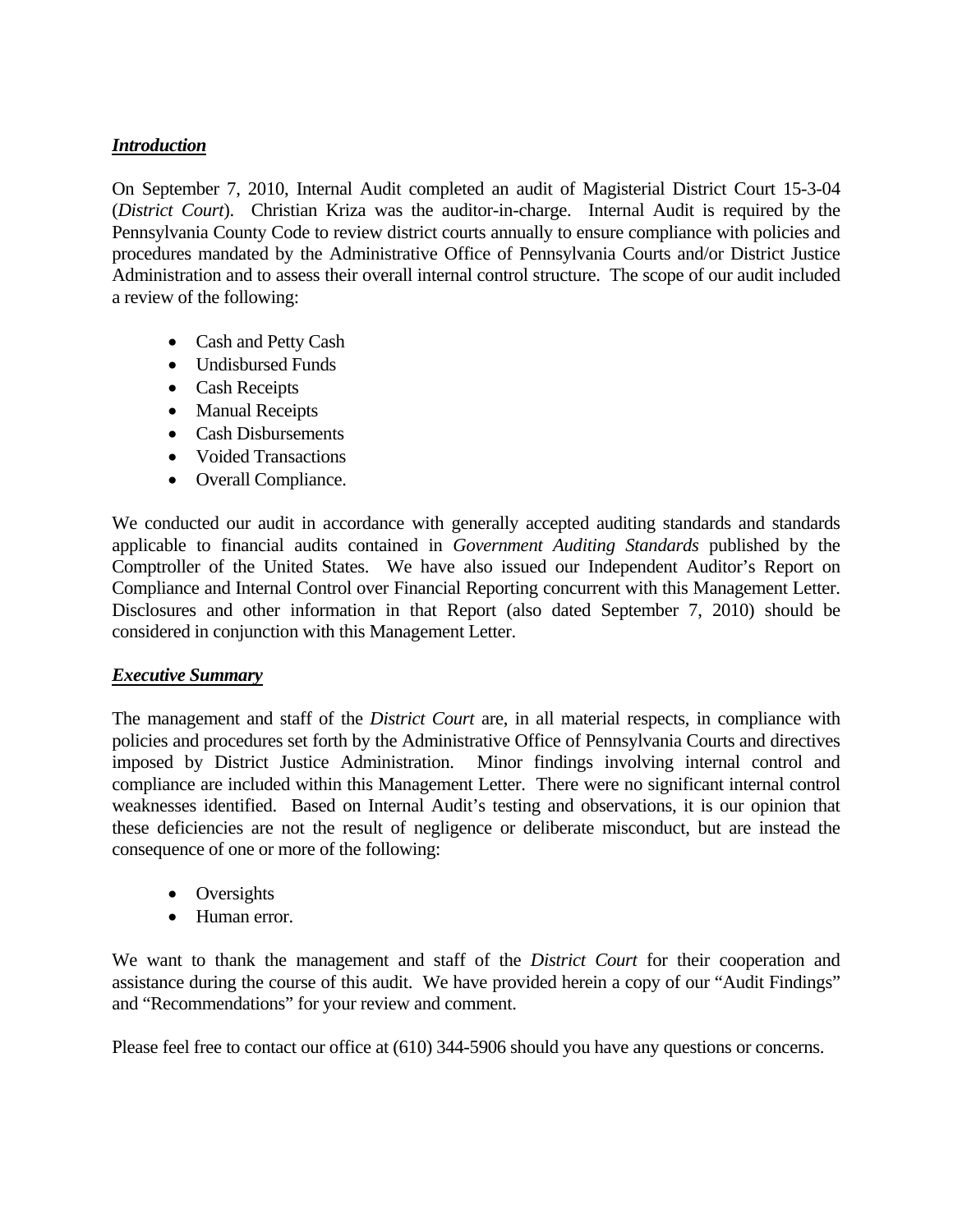## **COUNTY OF CHESTER**

# **MAGISTERIAL DISTRICT COURT 15-3-04**

# **FINDINGS AND RECOMMENDATIONS**

## **FOR THE YEAR ENDED DECEMBER 31, 2009**

## **I. INTERNAL CONTROL FINDINGS AND RECOMMENDATIONS**

## RECONCILIATION

Finding 1: Undisbursed Funds

Internal Audit noted that in October, 2009, the *District Court* disposed of an inactive case which contained a negative balance. The District Court failed however to request reimbursement from the County to offset the outstanding balance.

#### Recommendation

Internal Audit recommends that the *District Court* request reimbursement from the County to properly replenish the shortfall (\$40.00) to their checking account.

## *Auditee Response*

*District Court management concurs with the finding and recommendation.* 

## **II. COMPLIANCE WITH POLICIES AND PROCEDURES**

In order to test compliance with all applicable policies, procedures, and regulations, Internal Audit selected a statistical sample of 20 case files out of a total population of 4,457 case files created in 2009. In addition, we performed other related tests of cash receipts, cash disbursements, manual receipts, undisbursed funds, and voided transactions. Sample size for the tested areas was determined through a risk assessment analysis based on the results of the *District Court's* prior year audit and current year case load. We believe the results of our tests are representative of the entire population on the basis of accepted audit sampling principles.

## Finding 1: Stale-dated Checks

Internal Audit noted that stale-dated checks are not being escheated in a timely manner.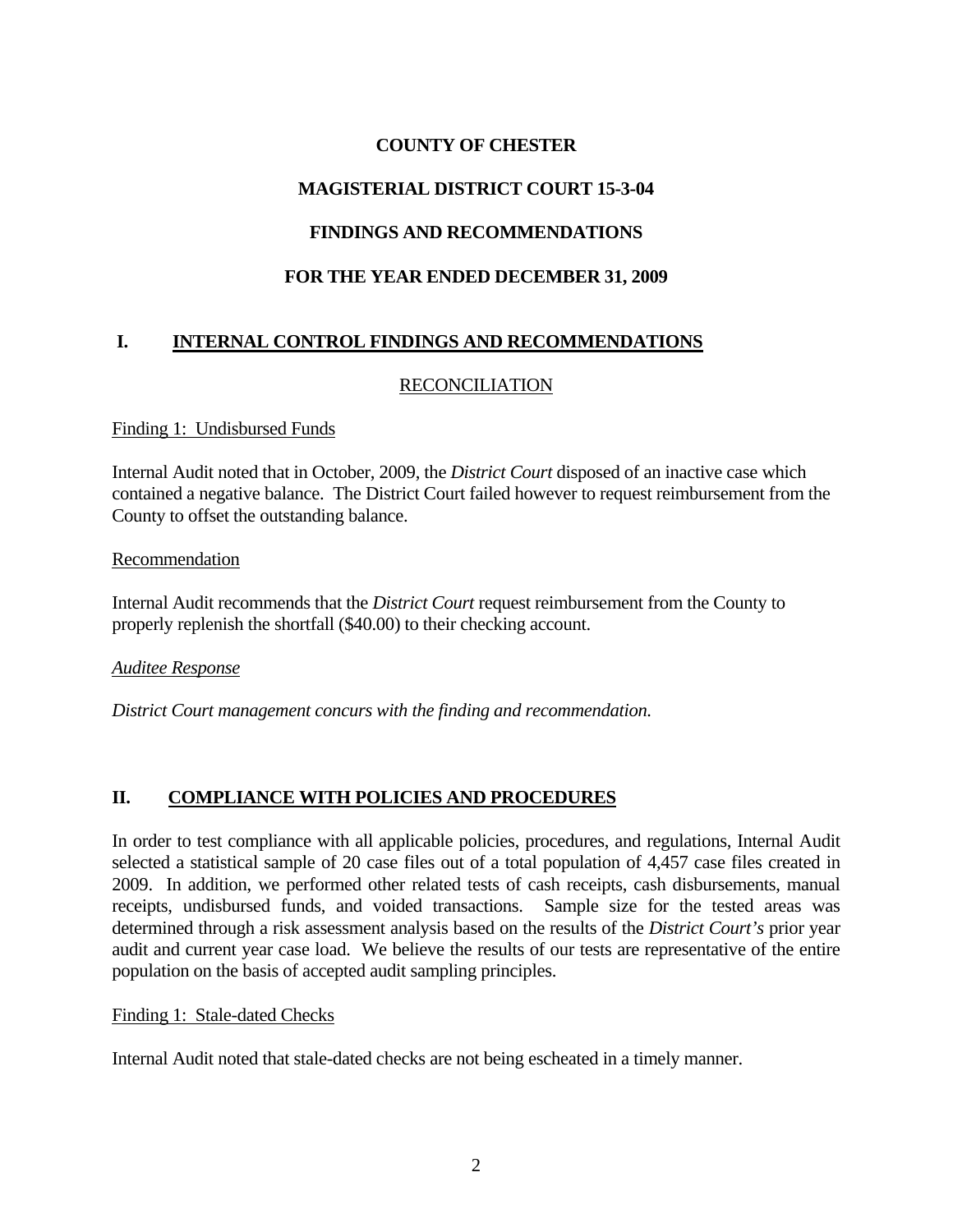# **COUNTY OF CHESTER**

# **MAGISTERIAL DISTRICT COURT 15-3-04**

# **FINDINGS AND RECOMMENDATIONS**

## **FOR THE YEAR ENDED DECEMBER 31, 2009**

## **II. COMPLIANCE WITH POLICIES AND PROCEDURES**

Finding 1: Stale-dated Checks (continued)

## Recommendation

Internal Audit recommends that the *District Court* staff adhere to the stale-dated check procedures as outlined in the District Judge Automated Office Clerical Procedures Manual.

## *Auditee Response*

*District Court management concurs with the finding and recommendation.* 

## Finding 2: Overall Compliance

Internal Audit noted the following:

• In 1 instance, a warrant was not issued in a timely manner when the defendant failed to respond within 10 days after the issuance of summons.

## **Recommendation**

Internal Audit recommends that the *District Court* staff exercise greater care to ensure that warrants are issued in accordance with procedures outlined in the District Judge Automated Office Clerical Procedures Manual.

## *Auditee Response*

*District Court management concurs with the finding and recommendation.*